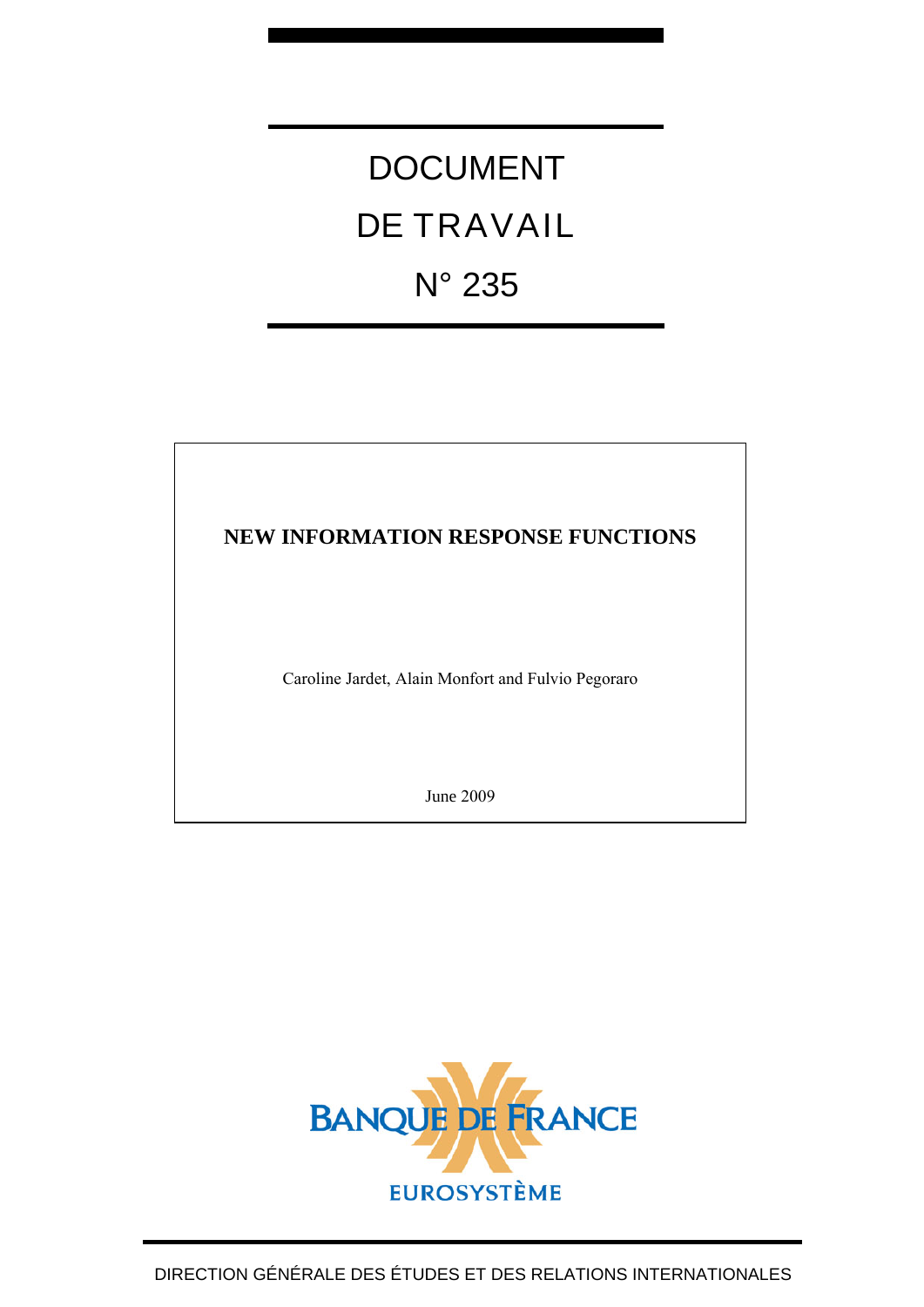# DIRECTION GÉNÉRALE DES ÉTUDES ET DES RELATIONS INTERNATIONALES



Les Documents de Travail reflètent les idées personnelles de leurs auteurs et n'expriment pas nécessairement la position de la Banque de France. Ce document est disponible sur le site internet de la Banque de France « [www.banque-france.fr](http://www.banque-france.fr/) ».

Working Papers reflect the opinions of the authors and do not necessarily express the views of the Banque de France. This document is available on the Banque de France Website "[www.banque-france.fr](http://www.banque-france.fr/)".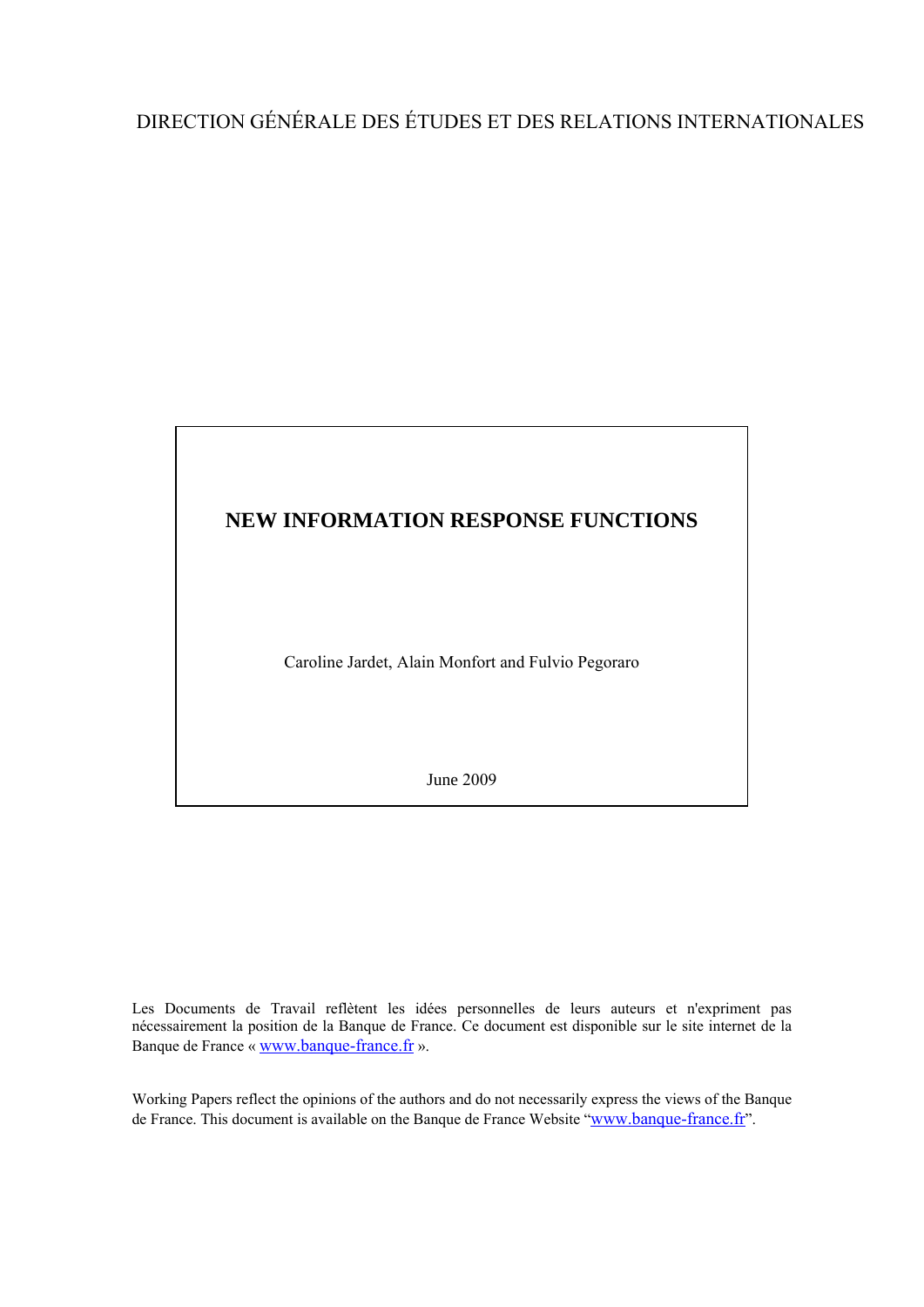# New Information Response Functions

Caroline JARDET (1)

Alain MONFORT (2)

Banque de France

CNAM, CREST and Banque de France

Fulvio PEGORARO(3)

Banque de France and CREST

We would like to thank Mike Chernov, Christian Gourieroux and Stephane Grégoir, as well as participants at the Banque de France October 2008 seminar, June 2009 Bank of France - Bundesbank Conference on "The Macroeconomy and Financial Systems in Normal Times and in Times of Stress" for helpful comments and remarks. This paper does not necessarily reflects the views of the Banque de France.

<sup>1</sup>Banque de France, Financial Economics Research Service [DGEI-DEMFI-RECFIN; E-mail: Caroline.JARDET@banque-france.fr].

<sup>2</sup>CNAM and CREST, Laboratoire de Finance-Assurance, Banque de France, Financial Economics Research Service [E-mail: monfort@ensae.fr].

<sup>3</sup>Banque de France, Financial Economics Research Service [DGEI-DEMFI-RECFIN; E-mail: Fulvio.PEGORARO@banque-france.fr] and CREST, Laboratoire de Finance-Assurance [E-mail: pegoraro@ensae.fr].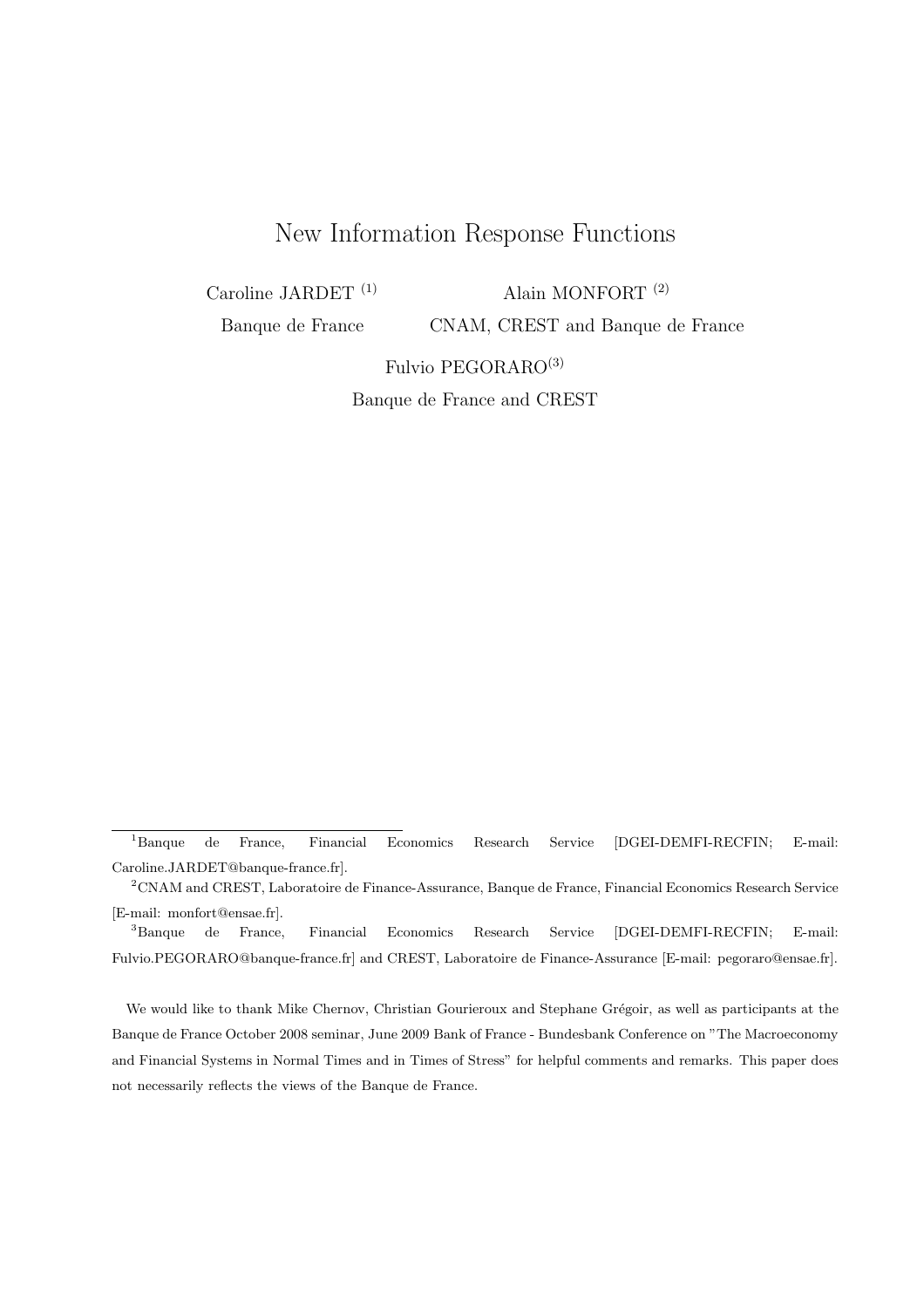#### Abstract

We propose a new methodology for the analysis of impulse response functions in VAR or VARMA models. More precisely, we build our results on the non ambiguous notion of innovation of a stochastic process and we consider the impact of any kind of new information at a given date  $t$ on the future values of the process. This methodology allows to take into account qualitative or quantitative information, either on the innovation or on the future responses, as well as informations on filters. We show, among other results, that our approach encompasses several standard methodologies found in the literature, such as the orthogonalization of shocks (Sims (1980)), the "structural" identification of shocks (Blanchard and Quah (1989)), the "generalized" impulse responses (Pesaran and Shin (1998)) or the impulse vectors (Uhlig (2005)).

Keywords: impulse response functions, innovation, new information. JEL Codes: C10, C32.

#### Résumé

Nous proposons une nouvelle approche pour l'analyse des fonctions de réponse dans les modèles VAR et VARMA. Nos résultats sont fondés sur la notion, non ambiguë, d'innovation d'un processus stochastique. Plus précisément, nous considérons l'impact d'une "nouvelle information" sur l'innovation à la date  $t$  sur les valeurs futures du processus. Cette méthodologie permet de considérer les informations quantitatives ou qualitatives, soit sur l'innovation ou les futures réponses des processus, ainsi que les informations sur des filtres linéaires des processus. Nous montrons, entre autre, que cette approche généralise plusieurs approches standard de la littérature, comme l'orthogonalisation des chocs (Sims (1980)), l'identification "structurelle" des chocs (Blanchard et Quah (1989)), les fonctions de réponse "généralisées" (Pesaran et Shin (1998)) ou les "impulse vectors" (Uhlig (2005)).

Mots-clé: Fonctions de réponse, innovation, nouvelle information. Codes JEL: C10, C32.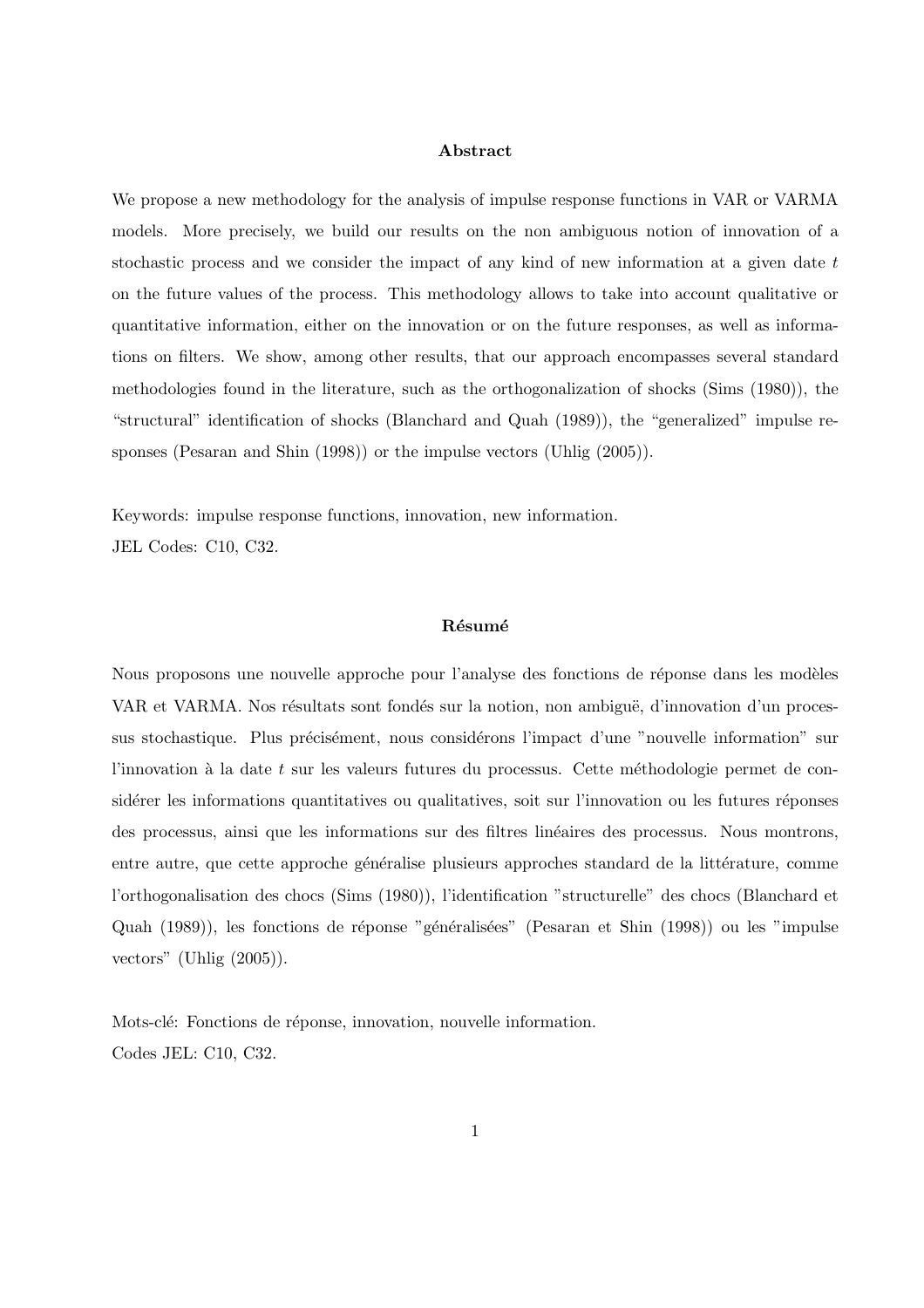#### Non-technical summary

Since the seminal paper by Sims (1980) a large literature has been devoted to the definition of shocks and impulse response functions in VAR or VARMA models. A point of this literature is related to the notion of orthogonalized shocks while another important one (see Blanchard and Watson (1986), Bernanke (1986) and Blanchard and Quah (1989) for instance), discusses the definition of "structural" shocks. Finally, a third one uses a statistical or "agnostic" approach, either in a bayesian way ("impulse vectors", Uhlig (2005)) or in a classical way ("generalized" impulse functions, Pesaran and Shin (1998)).

In this paper we propose a new methodology for the analysis of impulse response functions in VAR or VARMA models, pushing as far as possible this statistical approach. For that purpose, we build our results on the non ambiguous notion of innovation of a stochastic process. Then, we consider the impact of any kind of new information regarding this innovation at a given date t on the future values of the process.

We consider three important cases depending on the feature of the information. First, we consider the "full information case", where we have a unique value for the innovation. Second, we consider the "continuous limited information case", that is when the new information has a continuous probability distribution. Third, we study the "discrete limited information case" where the new information includes discrete functions, like sign functions, on either the innovation itself, or on an impulse vector of interest or on a responses. This general setting is then used to consider shocks on a filter of the vector of interest and responses of a filter.

We show, among other results, that our approach encompasses several standard methodologies found in the literature, such as the orthogonalization of shocks (Sims (1980)), the "structural" identification of shocks (Blanchard and Quah (1989)), the "generalized" impulse responses (Pesaran and Shin (1998)) or the impulse vectors (Uhlig (2005)).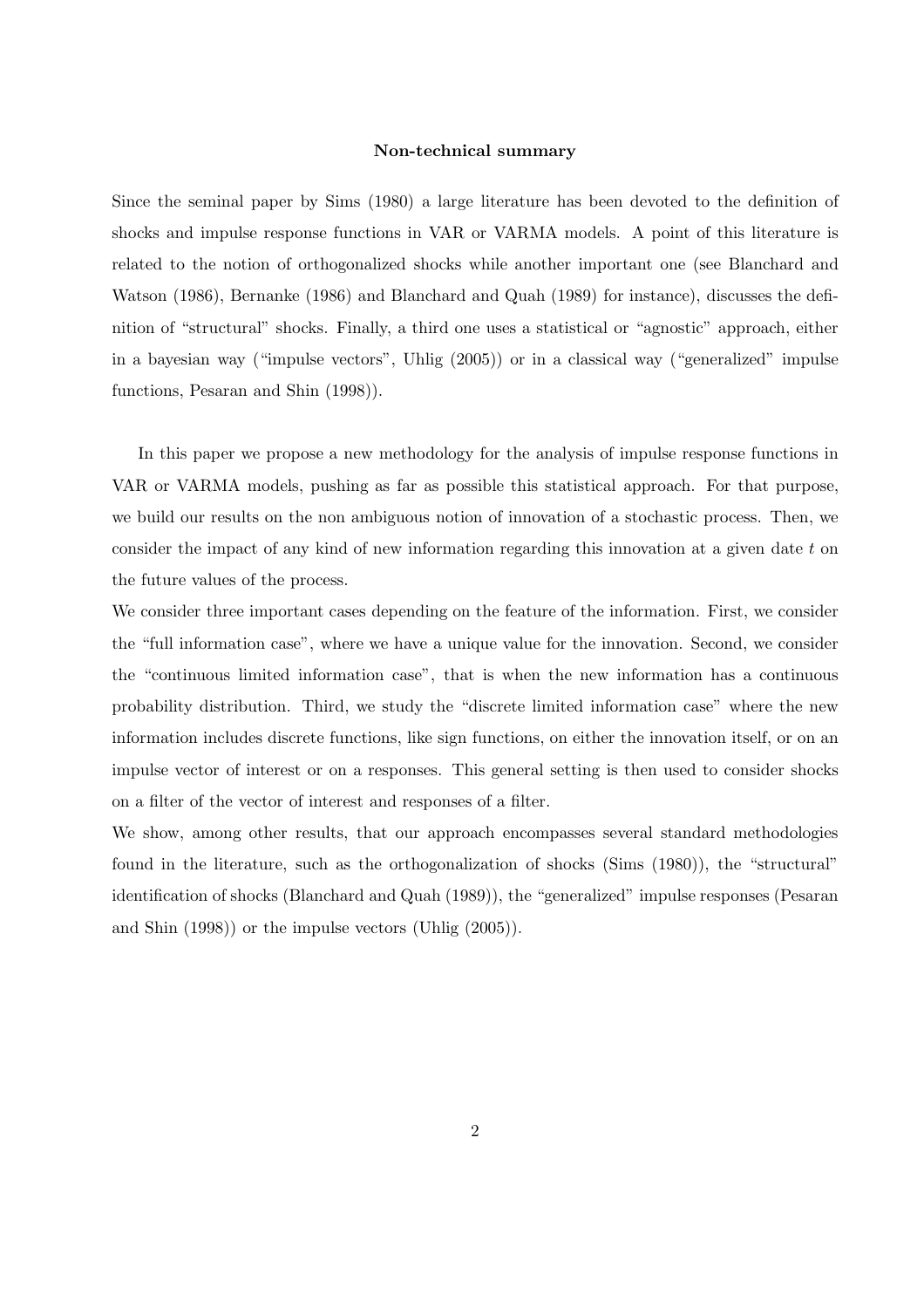# 1 Introduction

The pioneering paper by Sims (1980) has triggered a large literature on the definition of shocks and impulse response functions in VAR or VARMA models. A part of this literature is devoted to the notion of orthogonalized shocks while another important one, initiated by Blanchard and Watson (1986), Bernanke (1986) and Blanchard and Quah (1989), discusses the definition of "structural" shocks. Finally, a third one uses a statistical or "agnostic" approach, either in a bayesian way (Uhlig (2005)) or in a classical way (Pesaran and Shin (1998)).

In this paper we try to push as far as possible this statistical approach building our results on the non ambiguous notion of innovation  $\varepsilon_t$  (say) of a stochastic process, that is to say, the difference between the value of the process and its conditional expectation given its past. We consider the impact of any kind of new information  $a(\varepsilon_t)$  (say) at a given date t on the future values of the process. The key remark is that such an impact is characterized by a shock on the innovation at t defined by its conditional expectation given the new information.

We will study three important cases depending on the properties of function  $a(.)$ . We first consider the "full new information" case where  $a(.)$  is one-to-one. Here we have a unique value for the innovation and we show that the standard orthogonalized shocks, the impulse vectors introduced by Uhlig (2005) and the structural shocks can be viewed as particular cases of such full information. Second, we consider the case of "continuous limited new information" where  $a(.)$  is not one-toone and has a continuous probability distribution. This case includes the "generalized" impulse response function introduced by Pesaran and Shin (1998), the case of a set of impulse vectors, but also other informations on the subset of innovations. Third, we study the "discrete limited new information" case where the new information includes discrete functions, like sign functions, on either the innovation itself, or on an impulse vector or on a response. This general setting is then used to consider shocks on a linear filter of the vector of interest and responses of a linear filter. The paper is organized as follows. In Section 2 we define the new information response function. In Section 3 this concept is applied to the full new information case, Section 4 is devoted to the continuous limited new information case, while Section 5 deals with the discrete limited new

information one. In Section 6 we show how these results can be used to analyze shocks on a linear filter and responses of a filter. Finally, Section 7 concludes and proposes further developments.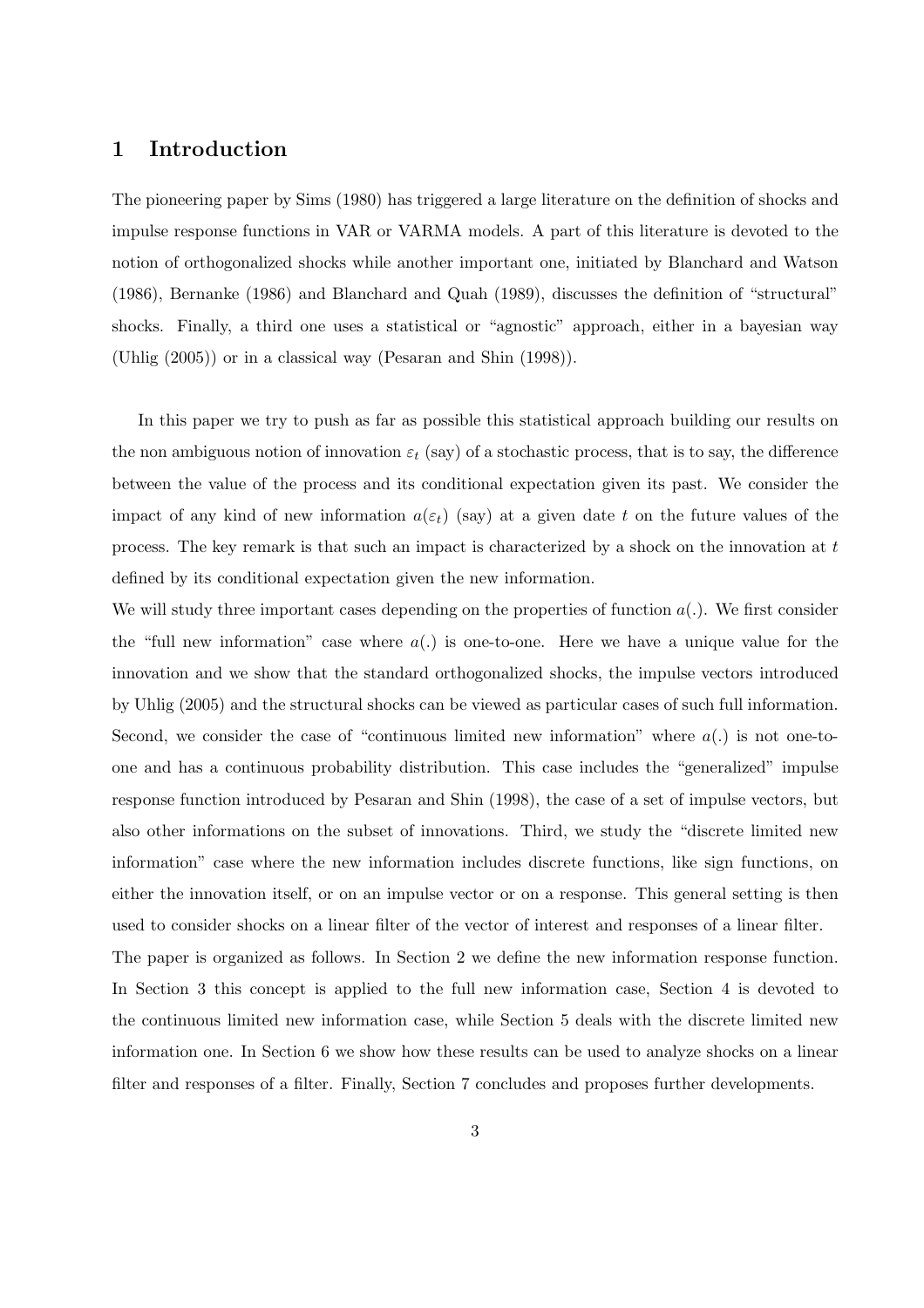# 2 Response to a new information on a function of a VAR innovation

Let us consider a *n*-dimensional  $VAR(p)$  process  $Y_t$  satisfying:

$$
\Phi(L)Y_t = \nu + \varepsilon_t \tag{1}
$$

where  $\Phi(L) = I + \Phi_1 L + ... + \Phi_p L^p$ , L being the lag operator;  $\varepsilon_t$  is the *n*-dimensional Gaussian innovation process of  $Y_t$  with distribution  $N(0, \Sigma)$ . We do not necessarily assume that  $Y_t$  is stationary, so we have to assume some starting mechanism, defined by the initial values  $(y'_{-1}, y'_{-2}, ..., y'_{-p})' \equiv y_{-p}$ .

By considering the recursive equations:

$$
Y_{\tau} = \nu - \Phi_1 Y_{\tau - 1} - \dots - \Phi_p Y_{\tau - p} + \varepsilon_{\tau}
$$
\n<sup>(2)</sup>

at  $\tau = 0, ..., t$  and eliminating  $Y_0, ..., Y_{t-1}$  we get a moving average representation of the form:

$$
Y_t = \mu_t + \sum_{\tau=0}^t \Theta_\tau \varepsilon_{t-\tau}
$$
\n(3)

where  $\mu_t$  is a function of  $y_{-p}$  and the sequence  $\Theta_{\tau}$  is such that:

$$
\left(\sum_{i=0}^{p} \Phi_i L^i\right) \left(\sum_{\tau=0}^{t} \Theta_\tau L^{\tau}\right) = I \tag{4}
$$

which implies,

$$
\Theta_0 = I \text{ and}
$$
  
\n
$$
\Theta_{\tau} = -\sum_{i=1}^{\tau} \Phi_i \Theta_{\tau-i}, \tau \ge 1,
$$
\n(5)

with  $\Theta_s = 0$  if  $s < 0$ ,  $\Phi_0 = I$ ,  $\Phi_i = 0$  if  $i > p$ . Equation (5) provides a straightforward way to compute recursively the matrices  $\Theta_{\tau}$ .

Denoting  $Y_{\underline{t}} = (Y_t')$  $Y'_{t}, Y'_{t-1}, ..., Y'_{t-p}'$ , equation (3) implies:

$$
E(Y_{t+h}|Y_{\underline{t}}) - E(Y_{t+h}|Y_{\underline{t-1}}) = \Theta_h \varepsilon_t \tag{6}
$$

so  $\Theta_h \varepsilon_t$  measures the differential impact of the knowledge of  $\varepsilon_t$  on the updating of predictions of  $Y_{t+h}$  between dates  $t-1$  and  $t$ .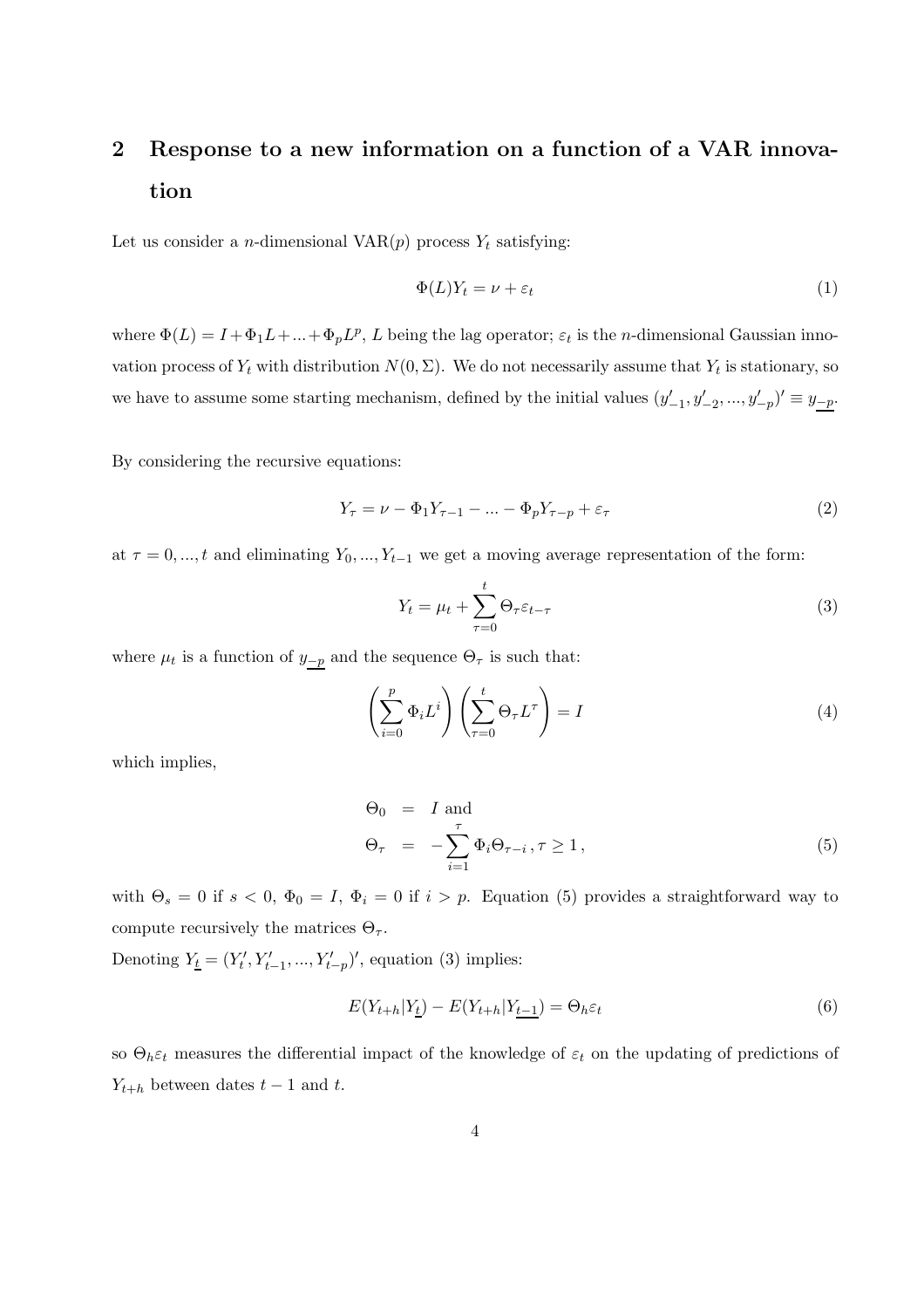More generally, let us consider the differential impact on the prediction of  $Y_{t+h}$  of a new information  $a(\varepsilon_t)$ , where  $a(.)$  is some function. This impact, also called impulse response function, is:

$$
E(Y_{t+h}|a(\varepsilon_t), Y_{t-1}) - E(Y_{t+h}|Y_{t-1})
$$
  
= 
$$
E\{[E(Y_{t+h}|\varepsilon_t, Y_{t-1}) - E(Y_{t+h}|Y_{t-1})]|a(\varepsilon_t), Y_{t-1}\}
$$
  
= 
$$
E[\Theta_h \varepsilon_t | a(\varepsilon_t), Y_{t-1}]
$$
  
= 
$$
\Theta_h E[\varepsilon_t | a(\varepsilon_t)].
$$
 (7)

This means that the average impact on  $Y_{t+h}$  of a new information  $a(\varepsilon_t)$  at time t is the same as the one which would be implied by a shock  $\delta = E[\varepsilon_t|a(\varepsilon_t)]$  on the innovation  $\varepsilon_t$ .

In the following, we will distinguish three important situations according to the properties of the function  $a(.)$ :

- i) the "full new information" case, when  $a(.)$  is one-to-one.
- ii) the "continuous limited new information" case, when  $a(.)$  is not one-to-one and when the probability distribution of  $a(\varepsilon_t)$  is continuous (i.e., absolutely continuous with respect to the Lebesgue measure).
- iii) the "discrete limited new information" case, when the distribution of  $a(\epsilon_t)$  has a discrete component.

## 3 Full new information

If a(.) is one-to-one, the average impact on  $Y_{t+h}$  of the new information  $a(\varepsilon_t) = \alpha$  is obviously  $\Theta_h a^{-1}(\alpha)$ . This simple situation contains the following well known cases: 1) the orthogonalized shocks; 2) the Uhlig (2005)'s impulse vectors and 3) the structural shocks.

#### 3.1 Orthogonalized shocks

Let us consider the lower triangular matrix P defined by  $\Sigma = PP'$  and the orthogonalized errors  $\xi_t$ defined by  $\varepsilon_t = P \xi_t$ . The distribution of  $\xi_t$  is obviously  $N(0, I)$  and it is usual to consider a shock  $e_j$  on  $\xi_t$ , where  $e_j$  is the  $j^{th}$  column of the  $n \times n$  identity matrix I (i.e a shock of 1 on  $\xi_{jt}$  and of 0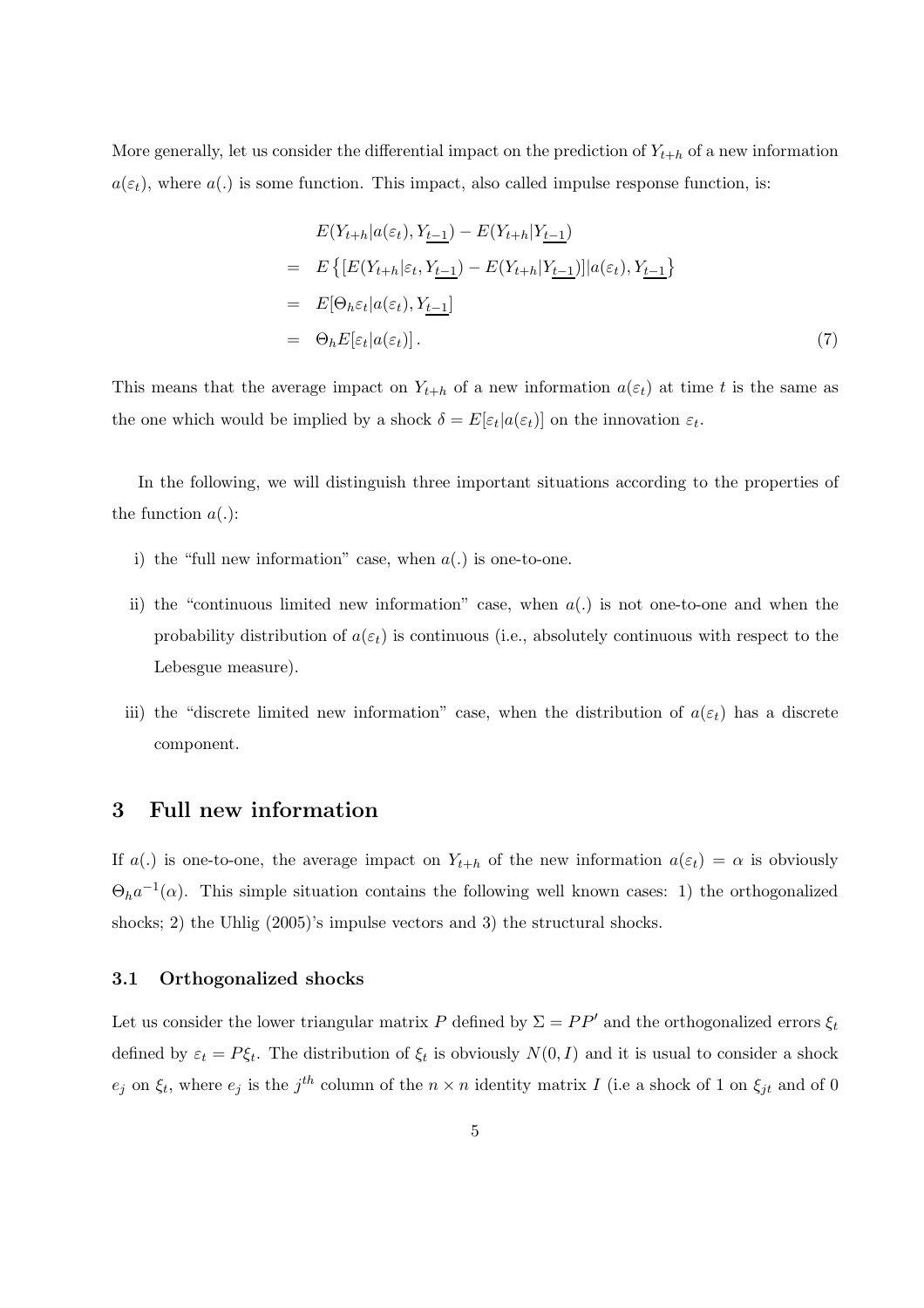on the other components). It is clear that the impact on  $Y_{t+h}$  of such a shock is the same as the shock  $\delta = Pe_j$  on  $\varepsilon_t$ , namely  $\Theta_h Pe_j$ , or  $\Theta_h P^{(j)}$ , where  $P^{(j)}$  is the  $j^{th}$  column of P. In particular, the immediate impact on  $\varepsilon_t$  (or  $Y_t$ ) is  $P^{(j)}$ , so there is no immediate impact on the component  $Y_{it}$ if  $i < j$ , and the immediate impact on  $Y_{jt}$  is  $P_{jj}$  (the  $(j, j)$  entry of P).

If we want an immediate impact on  $Y_{jt}$  equal to one, we can consider the lower triangular matrix  $\widetilde{P} = PD^{-1}$ , where D is the diagonal matrix  $(P_{jj})$ , and the vector  $\zeta_t$  defined by  $\zeta_t = D\xi_t$  or  $\varepsilon_t = \widetilde{P}\zeta_t$ . Now, a shock  $e_j$  on  $\zeta_t$  has the impact  $\overline{\delta} = \widetilde{P}^{(j)}$  on  $\varepsilon_t$  (or  $Y_t$ ) and  $\Theta_h \widetilde{P}^{(j)}$  on  $Y_{t+h}$ . Also note that (1) can be rewritten:

$$
\widetilde{P}^{-1}\Phi(L)Y_t = \widetilde{P}^{-1}\nu + \zeta_t \tag{8}
$$

and since  $\tilde{P}^{-1}$  is lower triangular with diagonal terms equal to 1, (8) is the recursive form of the VAR. So the average impact on  $Y_{t+h}$  of a shock  $e_j$  on  $\zeta_t$ , could be obtained recursively from (8) by computing  $Y_t, Y_{t+1}, ..., Y_{t+h}$  with  $Y_s = 0, s < t, \zeta_t = e_j$  and  $\zeta_s = 0, s > t$ .

#### 3.2 Uhlig (2005)'s impulse vectors

Uhlig (2005) defined an impulse vector  $\gamma \in \mathbb{R}^n$  as the vector such that there exists a matrix A verifying  $AA' = \Sigma$  and admitting  $\gamma$  as a column. The set of vectors satisfying this definition can be seen as all the possible shocks on  $\varepsilon_t$  implied by a shock  $e_j$  on a "fundamental" error  $\eta_t$  satisfying  $\varepsilon_t = A \eta_t$  and  $V(\eta_t) = I$ .

It turns out [see Uhlig (2005)] that those vectors  $\gamma$  are characterized by  $\gamma = P\beta$ , where P is defined in Section 3.1, and  $\beta$  is a unit length vector of  $\mathbb{R}^n$ . Equivalently, these vectors are such that  $\gamma' P^{-1} P^{-1} \gamma = 1$  or  $\gamma' \Sigma^{-1} \gamma = 1$  and therefore, they are an hyperellipsoïd.

An impulse vector  $\gamma$  is a particular full new information on  $\varepsilon_t$  whose impact on  $Y_{t+h}$  is  $\Theta_h \gamma$ and the set of all possible impacts on  $Y_{t+h}$  coming from an impulse vector is  $\Theta_h P \beta$ , where  $\beta$  is of length one.

#### 3.3 Structural shocks

A structural error is defined as a vector  $\eta_t$  satisfying  $\varepsilon_t = A\eta_t$ , with  $\Sigma = AA'$ , and, therefore  $V(\eta_t) = I$ , like the "fundamental" vector considered in Section 3.2.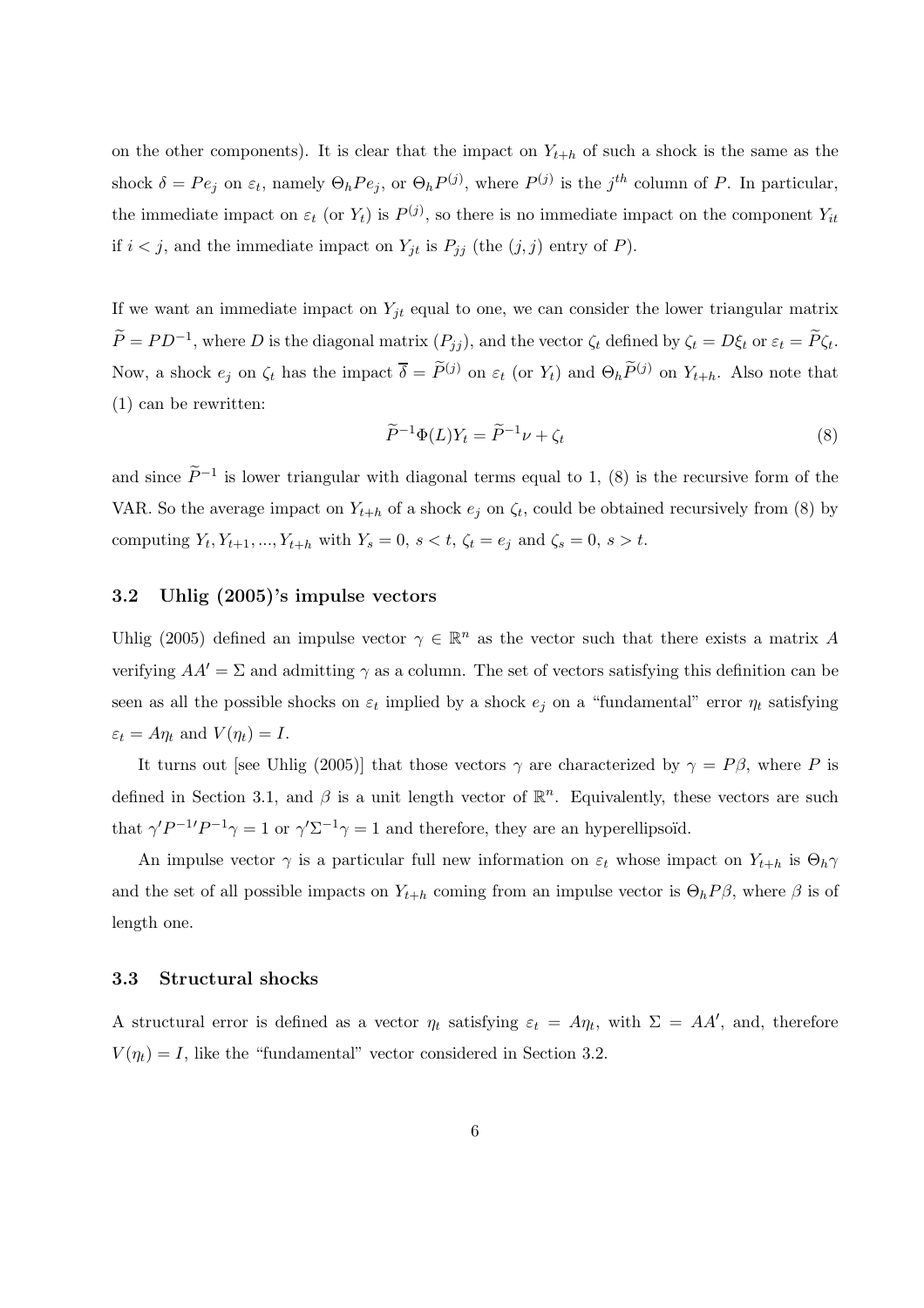Moreover, a structural error is uniquely defined by identification conditions which could be based on short run restrictions, imposing for instance that an impact  $e_i$  on  $\eta_t$  has no immediate impact on  $\varepsilon_{it}$ , i.e.  $A_{ij} = 0$ , or which could be based on long-run restrictions when  $Y_t$  is non-stationary and admits r cointegrating relationships. In the latter case, we can construct a vector  $W_t$  such that:

$$
W_t = \begin{pmatrix} \Delta \widetilde{Y}_t \\ \Lambda' Y_t \end{pmatrix} ,
$$

where  $\widetilde{Y}_t$  is the subvector of  $Y_t$  given by its first  $(n-r)$  rows, and  $\Lambda'Y_t$  a r-dimensional vector of cointegrating relationships, and such that  $W_t$  has a stationary VAR representation of the form:

$$
\Gamma(L)W_t = C\nu + C\varepsilon_t
$$

where  $C =$  $\sqrt{ }$  $\mathbf{I}$  $I_{n-r}$  0 Λ ′  $\setminus$  $\cdot$ 

The long run impact on the scalar components  $y_{it}$ ,  $i \leq n-r$ , of a shock  $e_j$  on  $\eta_t$  is  $[\Gamma^{-1}(1)CA^{(j)}]_i$ where  $A^{(j)}$  is the  $j<sup>th</sup>$  column of A, and imposing that such long run impacts are zero may imply identification [see Blanchard and Quah (1993) and Rubio-Ramirez, Waggoner and Zha (2008)]. In any case, an information  $e_j$  on  $\eta_t$  is a full information  $A^{(j)}$  on  $\varepsilon_t$ .

# 4 Continuous limited new information

Let us now consider the case where  $a(.)$  is not one-to-one and  $a(\varepsilon_t)$  has an absolutely continuous distribution. In this situation the new information  $a(\varepsilon_t) = \alpha$  (say) does not define  $\varepsilon_t$  and we have to compute  $\delta = E[\varepsilon_t | a(\varepsilon_t) = \alpha]$  in order to obtain the impact  $\Theta_h \delta$  on  $Y_{t+h}$ . Since the event  $a(\varepsilon_t) = \alpha$ has probability zero, we have to find the conditional expectation in a continuous distribution context and some examples are given below.

### 4.1 Pesaran-Shin (1998) "generalized" impulse response functions

Pesaran and Shin (1998) considered the case where  $a(\varepsilon_t) \equiv \varepsilon_{jt}$ . In the Gaussian case, the computation of  $E[\varepsilon_t|\varepsilon_{jt}=\alpha]$  is straightforward and we get:

$$
E\left[\varepsilon_{it}|\varepsilon_{jt}=\alpha\right]=\frac{\Sigma_{ij}}{\Sigma_{jj}}\alpha
$$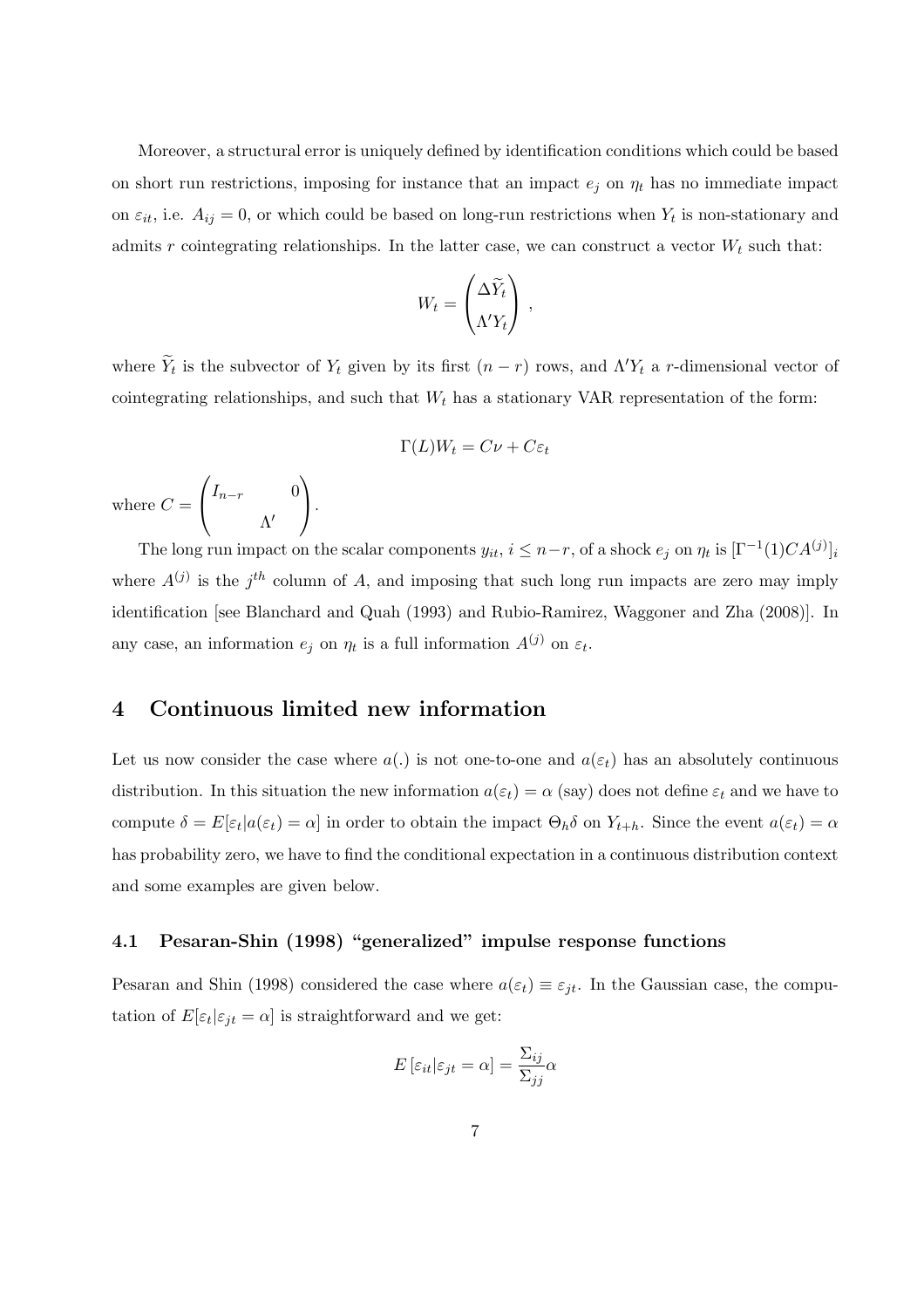In particular if  $\alpha = 1$ , the immediate impact  $\delta = E[\varepsilon_t|\varepsilon_{jt} = 1]$  is  $\Sigma^{(j)}\Sigma_{jj}^{-1}$  where  $\Sigma^{(j)}$  is the  $j^{th}$ column of  $\Sigma$ .

#### 4.2 New information on a set of individual innovations

If  $a(\varepsilon_t) \equiv \varepsilon_t^K$ , where  $\varepsilon_t^K$  is a K-dimensional subvector of  $\varepsilon_t$  containing any  $\varepsilon_{jt}$  with  $j \in K$  and  $K \subset \{1, \ldots, n\}$ , we have to compute  $\delta = E[\varepsilon_t | \varepsilon_t^K = \alpha].$ 

Again, in the Gaussian case we immediately get:

$$
\delta = \Sigma^{K} \Sigma_{KK}^{-1} \alpha
$$

where  $\Sigma^K$  is the matrix given by the columns  $\Sigma^{(j)}$  of  $\Sigma$  such that  $j \in K$  and  $\Sigma_{KK}$  is the variancecovariance matrix of  $\varepsilon_t^K$ .

For instance, if the new information is  $\varepsilon_{jt} = 1$  and  $\varepsilon_{kt} = 0$ , the i<sup>th</sup> component of  $\delta$  (i  $\neq j$  and  $i \neq k$ ) will be the coefficient of  $\varepsilon_{it}$  in the theoretical regression of  $\varepsilon_{it}$  on  $\varepsilon_{kt}$  and  $\varepsilon_{it}$ .

#### 4.3 Information defined as the set of impulse vectors

As we have seen in Section 3.2, the set of impulse vectors is  $\Gamma = \{ \gamma \in \mathbb{R}^n : \gamma' \Sigma^{-1} \gamma = 1 \}$  or equivalently  $\Gamma = \{ \gamma \in \mathbb{R}^n : \gamma = P\beta, \beta'\beta = 1 \}$  where P is for instance the lower triangular matrix satisfying  $\Sigma = PP'.$ 

If the new information is  $\varepsilon_t \in \Gamma$ , i.e.  $\varepsilon_t' \Sigma^{-1} \varepsilon_t = 1$ , that is if  $a(\varepsilon_t) = \varepsilon_t' \Sigma^{-1} \varepsilon_t$  and  $\alpha = 1$ , we have to compute  $E[\varepsilon_t|\varepsilon_t \in \Gamma].$ 

Since  $\varepsilon_t = P\xi_t$ , with  $\xi_t \backsim N(0, I)$  and  $E[\varepsilon_t | \varepsilon_t \in \Gamma] = PE[\xi_t | \xi_t]$  $t'_{t} \xi_t = 1$ , we have by symmetry  $E[\varepsilon_t | \varepsilon_t \in \Gamma] = 0$ . Therefore, the new information  $\varepsilon_t \in \Gamma$  has no impact in average on  $Y_{t+h}$ . Additional sign constraints will be considered in Section 5.5.

# 5 Discrete limited new information

#### 5.1 Definition of the new information

Let us now consider the case where the distribution of  $a(\varepsilon_t)$  has a discrete component. More precisely we assume that  $a(.) =$  $\sqrt{ }$  $\mathbf{I}$  $a_1(.)$  $a_2(.)$  $\setminus$ , where  $a_1(\varepsilon_t)$  has a continuous distribution and  $a_2(\varepsilon_t)$  is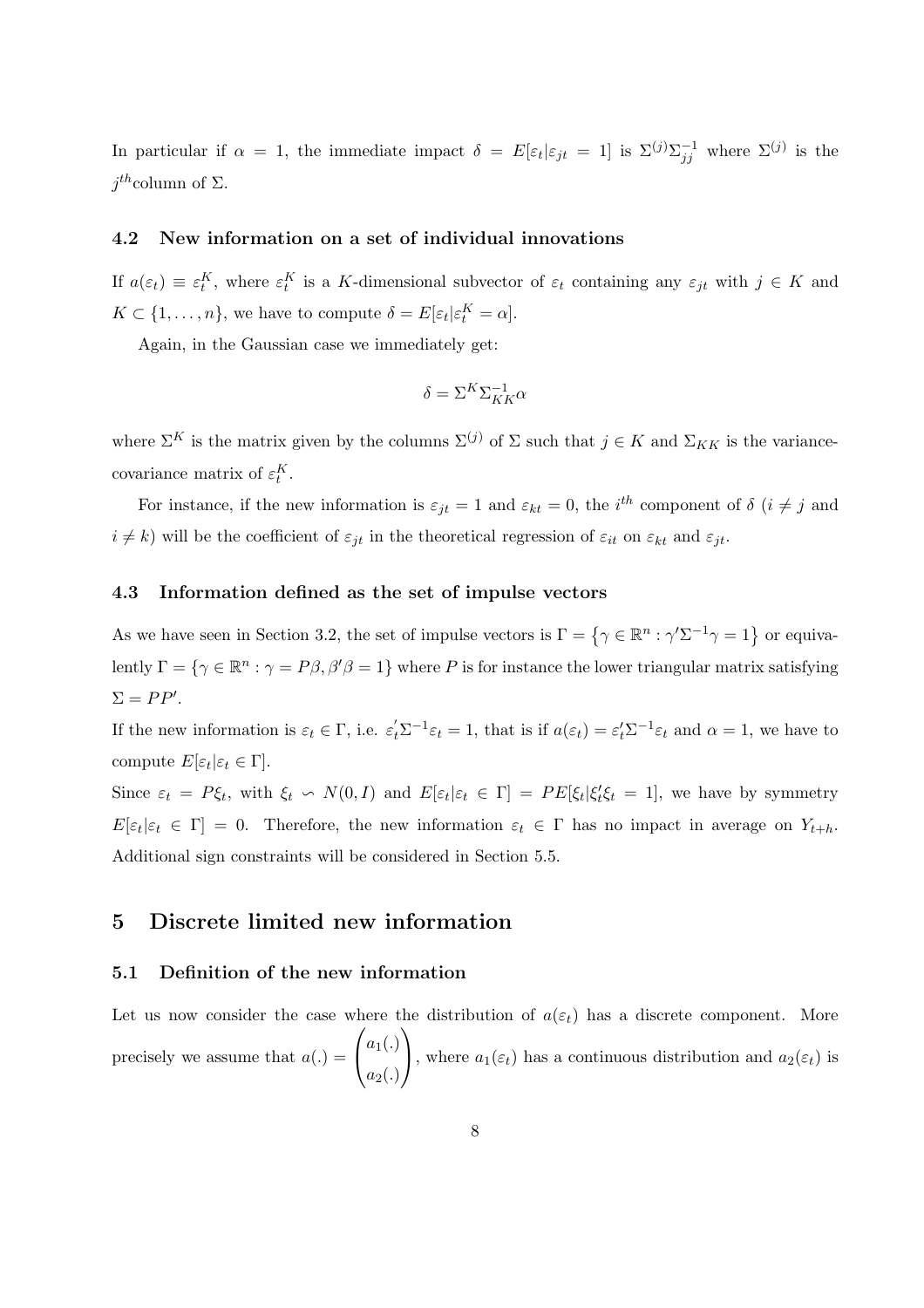valued in a finite set  $\overline{\alpha}_2 = {\alpha_{21}, ..., \alpha_{2L}}$ . In this case the conditional distribution of any component  $\varepsilon_{it}$  of  $\varepsilon_t$  given  $a_1(\varepsilon_t) = \alpha_1$  and  $a_2(\varepsilon_t) = \alpha_{2j} \in \overline{\alpha}_2$  is obtained by the conditional distribution of  $\varepsilon_{it}$ given  $a_1(\varepsilon_t) = \alpha_1$  restricted to the set  $a_2(\varepsilon_t) = \alpha_{2i}$ . In other words:

$$
P(\varepsilon_{it} \in S | a_1(\varepsilon_t) = \alpha_1, a_2(\varepsilon_t) = \alpha_{2j}) = \frac{P(\varepsilon_{it} \in S, a_2(\varepsilon_t) = \alpha_{2j} | a_1(\varepsilon_t) = \alpha_1)}{P(a_2(\varepsilon_t) = \alpha_{2j} | a_1(\varepsilon_t) = \alpha_1)}
$$

.

Note that simulations in this conditional distribution of  $\varepsilon_t$  given  $a_1(\varepsilon_t) = \alpha_1$  and  $a_2(\varepsilon_t) = \alpha_{2j}$ can be obtained by simulating independently a sequence in the conditional distribution of  $\varepsilon_t$  given  $a_1(\varepsilon_t) = \alpha_1$  and keeping the first simulation  $\tilde{\varepsilon}_t$  satisfying  $a_2(\tilde{\varepsilon}_t) = \alpha_{2j}$ . It is a simple rejection algorithm. The conditional expectation  $E[g(\varepsilon_t)|a_1(\varepsilon_t) = \alpha_1$  and  $a_2(\varepsilon_t) = \alpha_{2j}]$ , where g is some given function, can be approximated by the empirical mean of  $g(\tilde{\epsilon}_t^s)$ ,  $s = 1, ..., S$  and where  $\tilde{\epsilon}_t^s$  are obtained by keeping the simulation satisfying  $a_2(\tilde{\epsilon}_t) = \alpha_{2j}$  in a sequence of independent simulations in the conditional distribution of  $\varepsilon_t$  given  $a_1(\varepsilon_t) = \alpha_1$ . However, in some cases explicit forms of such conditional expectations are available.

## 5.2 Quantitative informations and one sign information

Let us consider the case where  $a_2(\varepsilon_t) = \mathbb{1}_{\mathbb{R}^+}(\varepsilon_{jt})$  and  $a_1(\varepsilon_t) = \varepsilon_t^K$  with  $K \subset \{1, ..., n\}$  such that  $j \notin K$ . Our purpose is to compute

$$
E[\varepsilon_{jt}|\varepsilon_t^K = \alpha, \varepsilon_{jt} > 0]
$$

and

$$
E[\varepsilon_{it}|\varepsilon_t^K = \alpha, \varepsilon_{jt} > 0],
$$

with  $i \notin K$  and  $i \neq j$ . In both cases, explicit formulas are available.

i) Computation of  $E[\varepsilon_{jt}|\varepsilon_t^K = \alpha, \varepsilon_{jt} > 0]$ :

the conditional distribution of  $\varepsilon_{jt}$  given  $\varepsilon_t^K = \alpha$  is easily found; it is a Gaussian distribution with mean  $\mu_j^K \alpha$  and variance  $(\sigma_j^K)^2$  (say) (where  $\mu_j^K$  is a row vector). So  $E[\varepsilon_{jt} | \varepsilon_t^K = \alpha, \varepsilon_{jt} > 0]$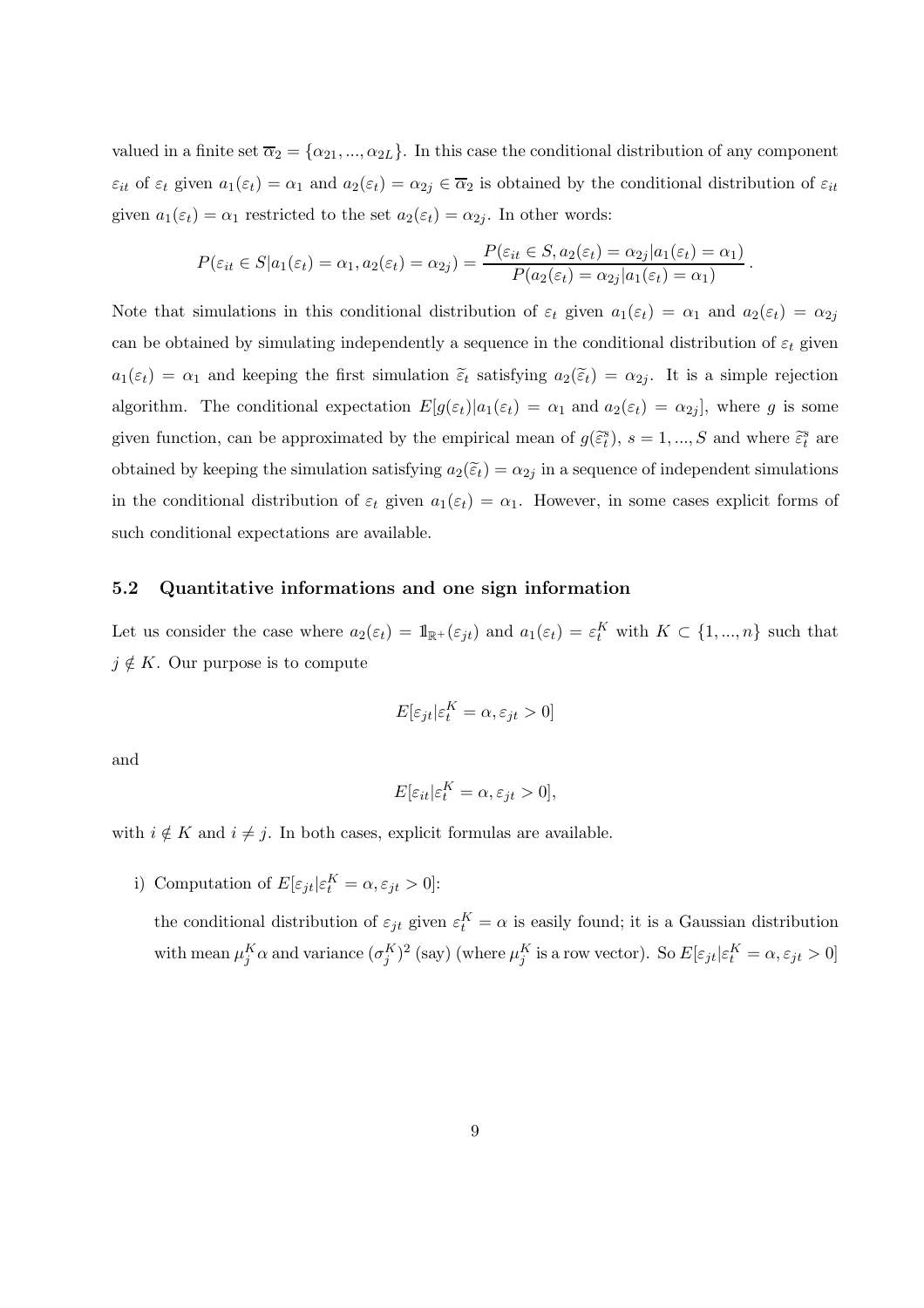is given by  $E[\mu_j^K \alpha + \sigma_j^K U | \mu_j^K \alpha + \sigma_j^K U > 0]$  where  $U \backsim N(0, 1)$ . We find

$$
E[\varepsilon_{jt}|\varepsilon_t^K = \alpha, \varepsilon_{jt} > 0] = \mu_j^K \alpha + \sigma_j^K \frac{\phi\left(\frac{\mu_j^K \alpha}{\sigma_j^K}\right)}{\Phi\left(\frac{\mu_j^K \alpha}{\sigma_j^K}\right)}
$$

$$
= \mu_j^K \alpha + \sigma_j^K \lambda \left(\frac{\mu_j^K \alpha}{\sigma_j^K}\right),
$$

where  $\phi$  and  $\Phi$  are, respectively, the p.d.f and the c.d.f of  $N(0,1)$ , and  $\lambda(x) = \frac{\phi(x)}{\Phi(x)}$  is the Mill's ratio.

ii) Computation of  $E[\varepsilon_{it}|\varepsilon_t^K = \alpha, \varepsilon_{jt} > 0]$ :

we first find the conditional expectation of  $\varepsilon_{it}$  given  $\varepsilon_t^K = \alpha$  and  $\varepsilon_{jt}$ , which can be written as  $\mu_{ij}^K \alpha + \nu_{ij}^K \varepsilon_{jt}$  (say) and we get:

$$
E[\varepsilon_{it}|\varepsilon_t^K = \alpha, \varepsilon_{jt} > 0] = E\left[E\left(\varepsilon_{it}|\varepsilon_t^K = \alpha, \varepsilon_{jt}\right)|\varepsilon_t^K = \alpha, \varepsilon_{jt} > 0\right]
$$

$$
= \mu_{ij}^K \alpha + \nu_{ij}^K E[\varepsilon_{jt}|\varepsilon_t^K = \alpha, \varepsilon_{jt} > 0]
$$

$$
= \mu_{ij}^K \alpha + \nu_{ij}^K \left[\mu_j^K \alpha + \sigma_j^K \lambda \left(\frac{\mu_j^K \alpha}{\sigma_j^K}\right)\right].
$$

#### 5.3 Quantitative informations and several sign informations

We still assume  $a_1(\varepsilon_t) = \varepsilon_t^K$ , but now  $a_2(\varepsilon_t)$  is the set of functions  $\{\mathbb{1}_{\mathbb{R}^+}(\varepsilon_{jt}), j \in J\}$ , with  $J \subset$  $\{1, \ldots, n\}$  and  $K \cap J = \emptyset$ .

We have to compute

$$
E[\varepsilon_{it}|\varepsilon_t^K = \alpha, \varepsilon_{jt} > 0, j \in J], i \in J,
$$

and

$$
E[\varepsilon_{it}|\varepsilon_t^K = \alpha, \varepsilon_{jt} > 0, j \in J], i \notin K, i \notin J.
$$

i) Computation of  $E[\varepsilon_{it}|\varepsilon_t^K = \alpha, \varepsilon_{jt} > 0, j \in J], i \in J$ :

the joint conditional distribution of  $\varepsilon_t^J$  given  $\varepsilon_t^K = \alpha$  is Gaussian with mean  $\mu^{JK} \alpha$  and variance-covariance matrix  $\Sigma^{JK}$  (say) and we have to compute the mean of this normal distribution restricted to the orthant  $(\varepsilon_{jt} > 0, j \in J)$  (see below).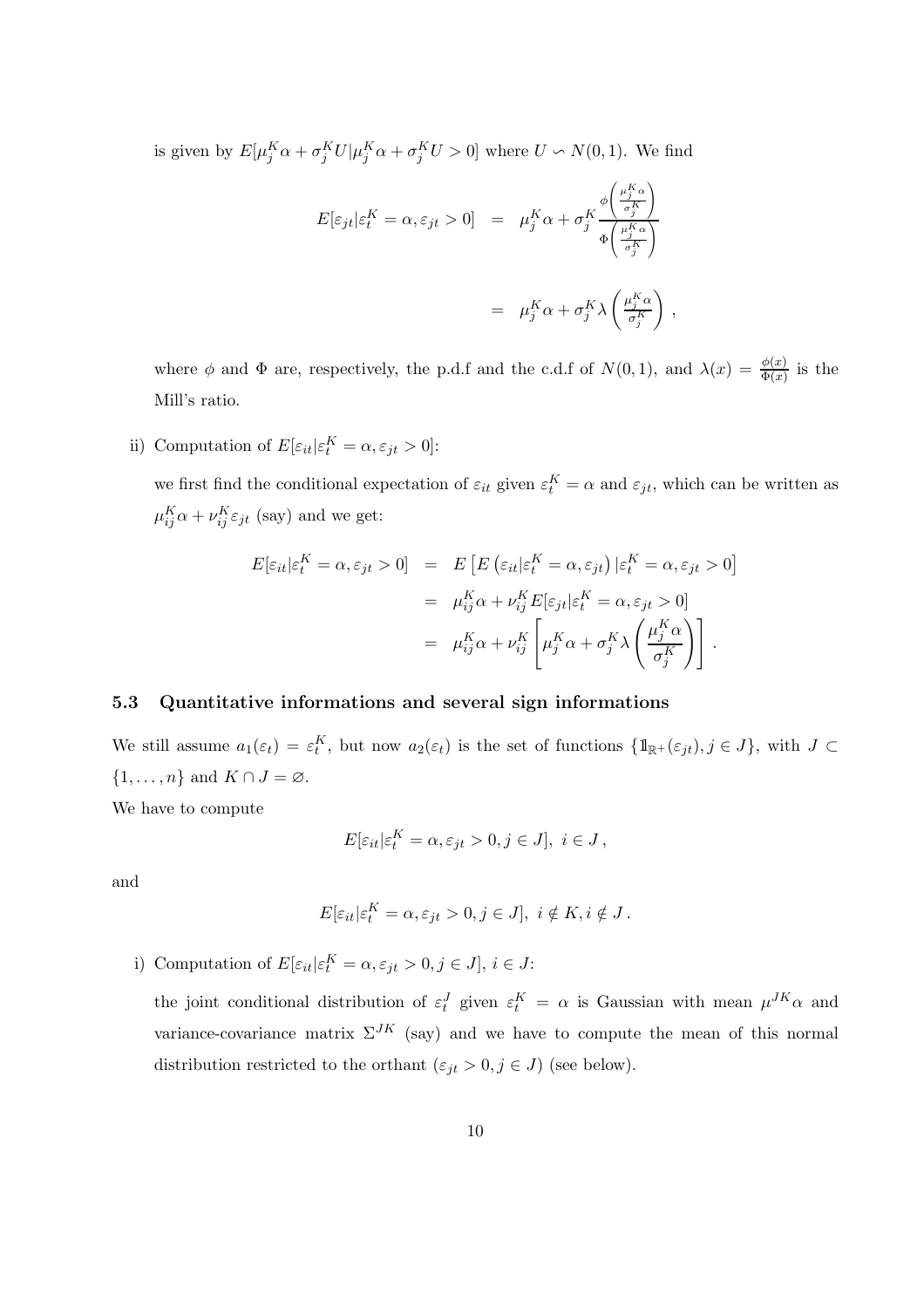ii) Computation of  $E[\varepsilon_{it}|\varepsilon_t^K = \alpha, \varepsilon_{jt} > 0, j \in J], i \notin K, i \notin J$ :

$$
E[\varepsilon_{it}|\varepsilon_t^K = \alpha, \varepsilon_{jt} > 0, j \in J] = E[E(\varepsilon_{it}|\varepsilon_t^K = \alpha, \varepsilon_{jt}, j \in J)|\varepsilon_t^K = \alpha, \varepsilon_{jt} > 0, j \in J]
$$
  

$$
= \mu_i^{JK} \alpha + \nu_i^{JK} E[\varepsilon_t^J|\varepsilon_t^K = \alpha, \varepsilon_{jt} > 0, j \in J].
$$

Again the joint conditional distribution of  $\varepsilon_t^J$  given  $\varepsilon_t^K = \alpha$  is  $N(\mu^{JK}\alpha, \Sigma^{JK})$  and, as above, we have to compute the mean of this normal distribution restricted to the orthant  $(\varepsilon_{jt} > 0, j \in J)$ . The restriction of a J-variate normal distribution  $N(m, Q)$  to the positive orthant is not easily analytically tractable but it can be simulated either by the rejection algorithm mentioned above or by using the Gibbs algorithm, and therefore its mean can be computed by a Monte Carlo method. The principle of the Gibbs algorithm is to start from an initial value  $y_0 = (y_{01},...,y_{0J})$  and to successively draw a new component in its conditional distribution given the other components fixed at their more recent values. Since the conditional distribution of a component given the others is a univariate normal distribution restricted to  $\mathbb{R}^+$ , its simulation is straightforward. This algorithm is usually faster than the rejection algorithm.

#### 5.4 Quantitative informations and sign informations on responses

The quantitative information is still  $\varepsilon_t^K = \alpha$  but the sign information is related to some responses at some horizons. More precisely the sign information is:

$$
\Theta_h^{(j)}{}' \varepsilon_t > 0
$$

where the pair  $(j, h) \in S \subset \{1, \ldots, n\} \times \{1, \ldots, n\}$  and  $\Theta_h^{(j)}$  is the  $j^{th}$  column of  $\Theta_h$ . In this case, we have to compute:

$$
E[\varepsilon_{it}|\varepsilon^{K}_{t}=\alpha,\Theta_{h}^{(j)\prime}\varepsilon_{t}>0,(j,h)\in S]\,,
$$

where  $i \in \overline{K} = \{1, ..., n\} - K$ .

The conditional distribution of  $\varepsilon_t^K$  given  $\varepsilon_t^K = \alpha$  is Gaussian and the previous expectation can be computed by a Monte Carlo method based on the rejection principle, that is, by using simulations in this distribution and keeping them if they satisfy the inequality constraints.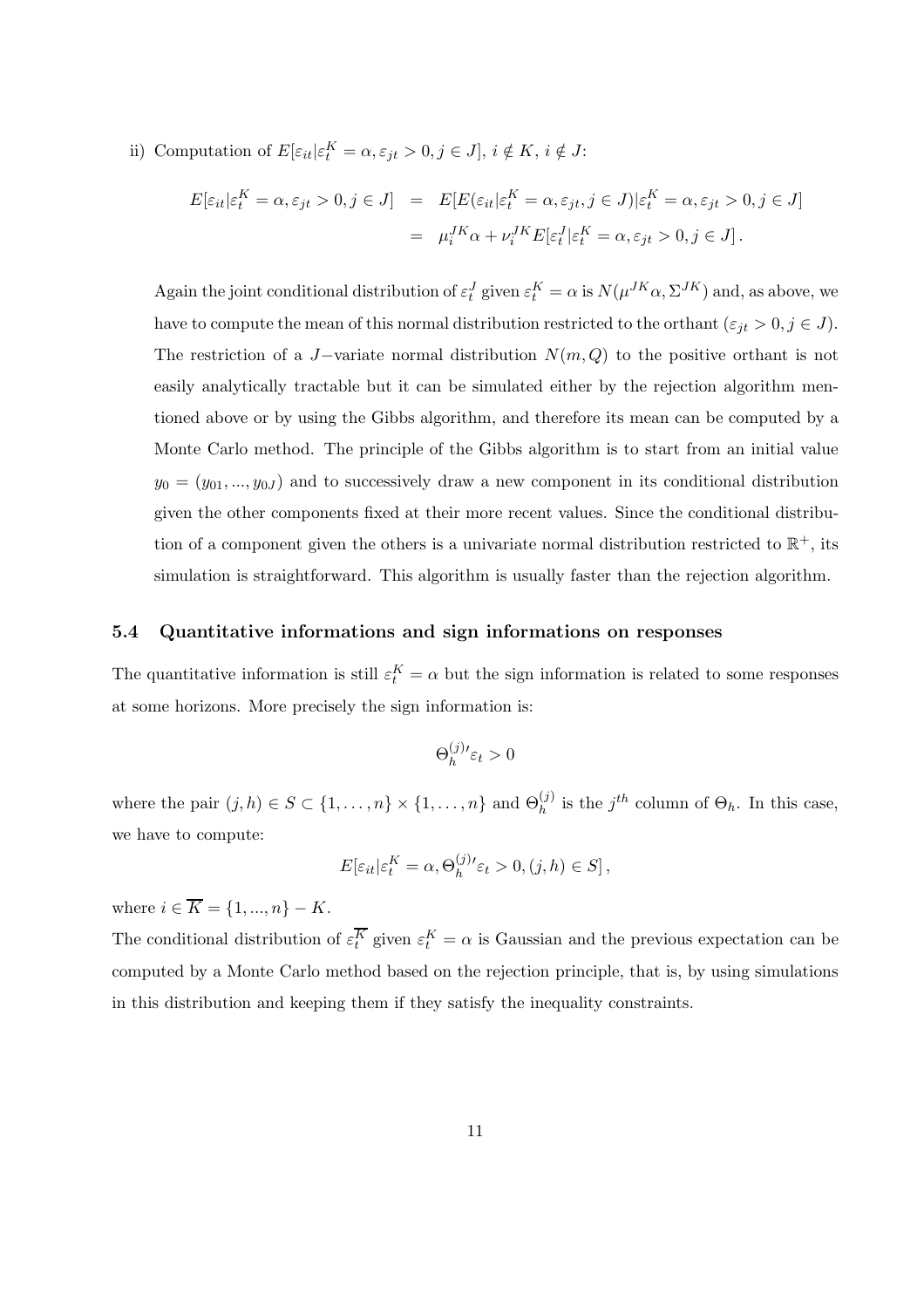#### 5.5 Impulse vector and sign information on responses

Uhlig (2005) considered the case where the information is  $\varepsilon_t \in \Gamma$ , the set of impulse vector, *i.e.*  $\varepsilon'_t \Sigma^{-1} \varepsilon_t = 1$ , and sign informations on responses:  $\Theta_h^{(j)}$  $\ell \varepsilon_t > 0, (j, h) \in S.$ The conditional expectation

$$
E[\varepsilon_{it}|\varepsilon_t' \Sigma^{-1} \varepsilon_t = 1, \Theta_h^{(j)} \varepsilon_t > 0, (j, h) \in S]
$$

can still be computed by a Monte Carlo method. Indeed the conditional distribution of  $\varepsilon_t$  given  $\varepsilon'_t \Sigma^{-1} \varepsilon_t = 1$  is the image by P of the conditional distribution of  $\xi_t$  given,  $\xi'_t$  $t'_{t} \xi_{t} = 1$ , where  $\xi_{t} \backsim N(0, I)$ which is the uniform distribution on the unit sphere. So, the method is a follows:

- draw  $\xi$  from  $N(0, I)$
- compute  $\widetilde{\xi} = \frac{\xi}{(\xi' \xi)}$ (ξ ′ξ) 1/2
- compute  $\widetilde{\varepsilon} = P\widetilde{\xi}$
- keep the simulation if  $\Theta_h^{(j)}$  $'\tilde{\varepsilon} > 0, (j, h) \in S.$

The expectation are obtained from the empirical means of the retained simulations.

# 6 Shocks on a filter and responses of a filter

#### 6.1 Shocks on a filter

In some situations, the relevant information is on a linear filter of the basic variables. For instance, in macro-finance models of the yield curve, this filter may be a term premium or an expectation variable (see Jardet, Monfort, Pegoraro (2009)).

Let us consider a filter  $Y_t = F(L)Y_t$ , where  $F(L) = (F_1(L), ..., F_n(L))$  is a row vector of polynomials in L. The innovation of  $Y_t$  at t is  $\tilde{\varepsilon}_t = F(0)\varepsilon_t$ , and therefore an information on  $\tilde{\varepsilon}_t$ , defined by  $\tilde{a}(\tilde{\epsilon}_t) = \alpha$ , can be written as  $\tilde{a}[F(0)\epsilon_t] = \alpha$  or  $a(\epsilon_t) = \alpha$  (say). This means that, an information on  $\tilde{\varepsilon}_t$  can be viewed as an information on  $\varepsilon_t$  and it can be treated as in the previous framework. Let us consider some examples.

If the information is  $\tilde{\varepsilon}_t = 1$  and  $\varepsilon_{jt} = 0$ ,  $j = 1, ..., n-1$ , the impact on  $Y_{t+h}$  is  $\Theta_h \delta$ , where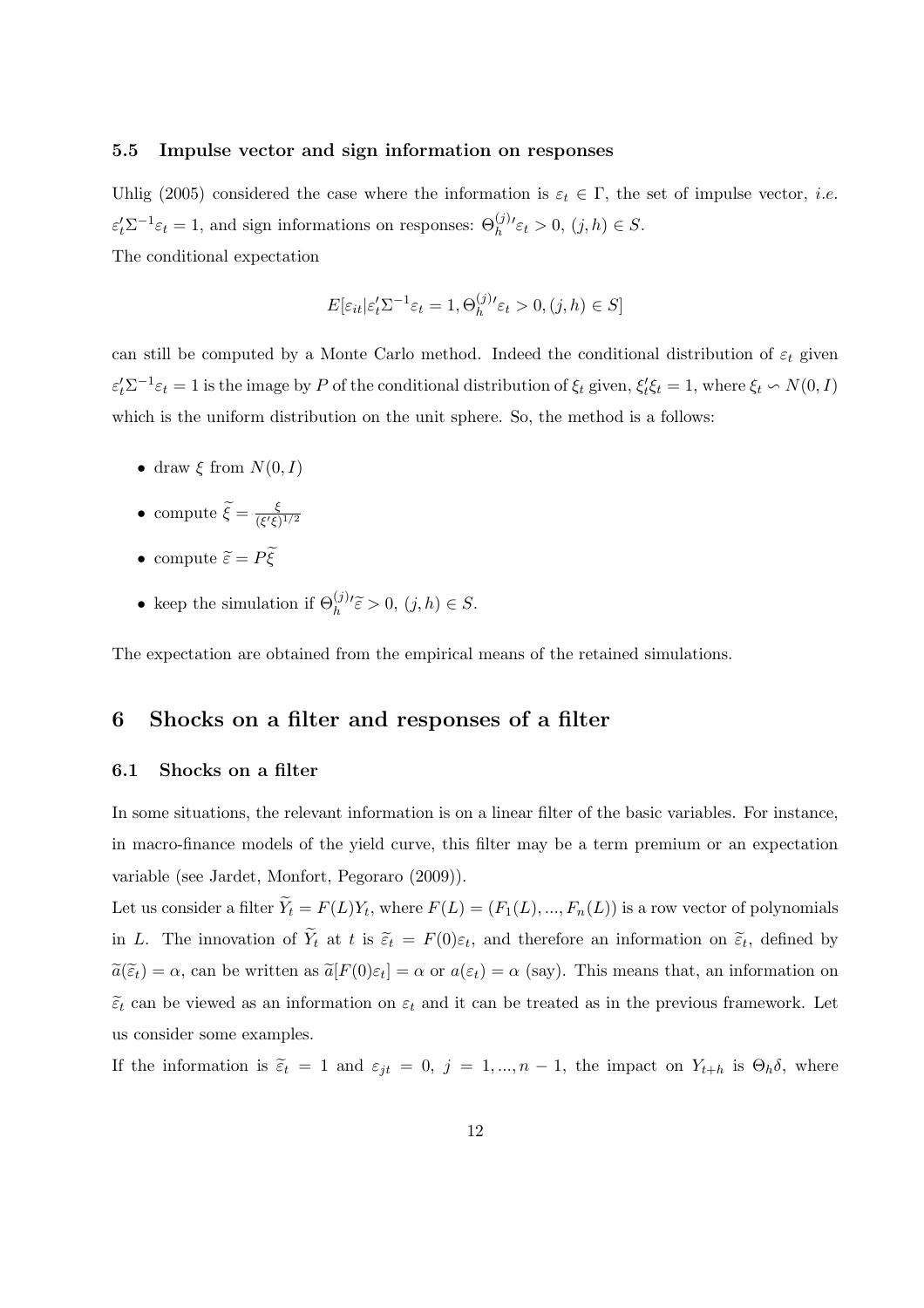$\delta = E[\varepsilon_t | \tilde{\varepsilon}_t = 1, \varepsilon_{jt} = 0, j = 1, ..., n-1]$  is equal to  $(0, ..., 0, 1/F_n(0))$ . If the information is  $\tilde{\varepsilon}_t = 1$ , the impact on  $Y_{t+h}$  is  $\Theta_h \delta$ , where

$$
\delta = \frac{cov(\varepsilon_t, \widetilde{\varepsilon}_t)}{V(\widetilde{\varepsilon}_t)}
$$

$$
= \frac{\Sigma F'(0)}{F(0)\Sigma F'(0)}
$$

If the information is  $\tilde{\varepsilon}_t = 1$  and  $\varepsilon_{jt} = 0$ , the impact on  $Y_{t+h}$  is  $\Theta_h \delta$  where the  $i^{th}$  component  $\delta_i$  is the coefficient of  $\tilde{\varepsilon}_t$  in the theoretical regression of  $\varepsilon_{it}$  on  $\tilde{\varepsilon}_t$  and  $\varepsilon_{jt}$  (in particular  $\delta_j = 0$ ).

#### 6.2 Response of a filter

Similarly, we might be interested in the response of a linear filter to some new information. If we consider the univariate filter  $Y_t = G(L)Y_t$ , we can compute the impact on  $Y_{t+h}$  of a new information  $a(\varepsilon_t) = \alpha$  at t. Indeed, since the impact on  $Y_{t+h}$  is  $\Theta_h E[\varepsilon_t | a(\varepsilon_t) = \alpha]$ , the impact on  $Y_{t+h}$  is obviously  $G(L)\Theta_h E[\varepsilon_t|a(\varepsilon_t) = \alpha]$  where the lag operator L is operating on h and where  $\Theta_s = 0$  if  $s < 0$ .

# 7 Conclusions and Further Developments

The results of this paper has been derived in the Gaussian case. If the distribution is no longer Gaussian and if function  $a(.)$  is linear the results are still valid if we replace the notion conditional expectation by the notion of linear regression. If  $a(.)$  is non linear, the conditional expectation  $E[\epsilon_t|a(\epsilon_t)=\alpha]$  might be approximated by Monte Carlo and kernel techniques.

The results could be also extended to  $VARMA(p,q)$  models  $\Phi(L)Y_t = \mu + \Psi(L)\varepsilon_t$  by computing the  $\Theta_h$  in the following way

$$
\Theta_{\tau} = \Psi_{\tau} - \sum_{i=1}^{\tau} \Phi_i \Theta_{\tau - i}
$$

with  $\Phi_i = 0$  if  $i > p$ ,  $\Psi_{\tau} = 0$  if  $\tau > q$  and  $\Theta_s = 0$  if  $s < 0$ ,  $(\Phi(0) = I, \Psi(0) = I)$ .

The sign constraints could be replaced by more general information sets tackled by Monte Carlo methods, for instance imposing that some innovations belong to some intervals.

The extension to the nonlinear framework (see Gallant, Rossi, Tauchen (1993), Koop, Pesaran, Potter (1996), Gourieroux and Jasiak (2005)) is less obvious and could be the objective of further research.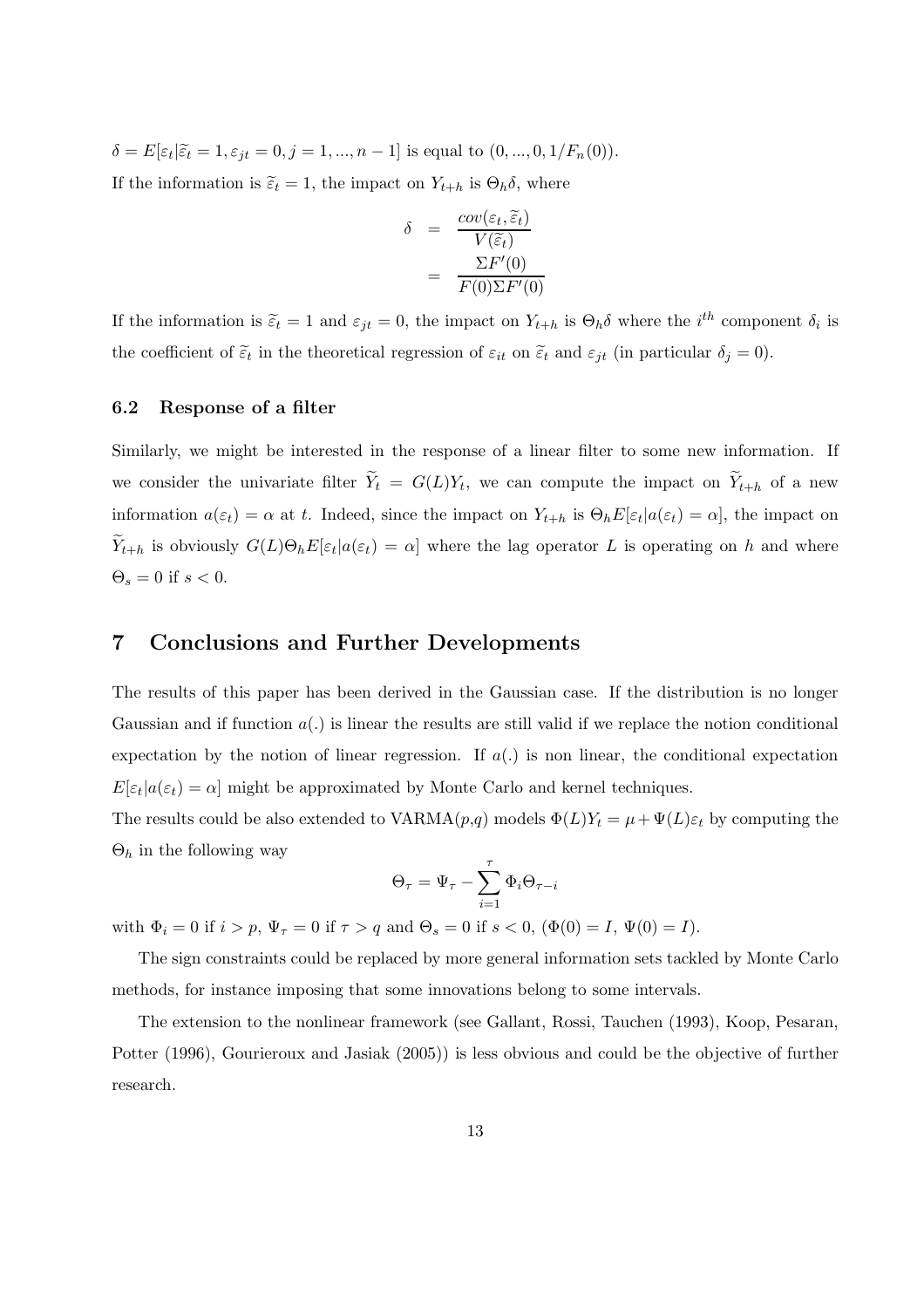#### References

Bernanke B., 1986, "Alternative explanation of the money-income correlation"', Carnegie Rochester conference series on public policy, Vol. 15, pp. 49-100.

Blanchard O., and D. Quah, 1989, "The Dynamic Effects of Aggregate Demand and Supply Disturbances", American Economic Review, Vol. 79, pp. 655-673.

Blanchard, O. and M. Watson, 1986, "Are Business Cycles All Alike?" In Robert Gordon (ed.), Continuity and Change in the American Business Cycle. NBER and the University of Chicago Press.

Jardet C., Monfort A., and F. Pegoraro, 2009, "No-arbitrage near-cointegrated VAR(p) term structure models, term premia and GDP growth", working paper Banque de France.

Gallant A., Rossi P., and G. Tauchen, 1993, "Nonlinear dynamic structures", Econometrica, Vol. 61(4), pp. 971-907.

Gourieroux C., and J. Jasiak, 2005, "Nonlinear innovations and impulse responses with application to VaR sensitivity", Annales d'Economie et de Statistique, 78, pp. 1-33.

Koop G., Pesaran H., and S. Potter, 1996, "Impulse response analysis in nonlinear multivariate models", Journal of Econometrics, Vol. 74, pp.119-148.

Pesaran H., and Y. Shin, 1998, "Generalized Impulse Response Analysis in Linear Multivariate Models", Economics Letters, Vol.58, pp.17-29.

Rubio-Ramirez J., Waggoner D., and T. Zha, 2008, "Structural Vector Autoregressions: Theory of Identification and Algorithms for Inference", Federal Reserve Bank of Atlanta, working paper 2008-18.

Sims C., 1980, "Macroeconomics and reality", Econometrica, Vol. 48, pp. 11-48.

Uhlig, H., 2005, "What are the effects of monetary policy on output? Results from an agnostic identification procedure" Journal of Monetary Economics, vol. 52(2), pp. 381-419.